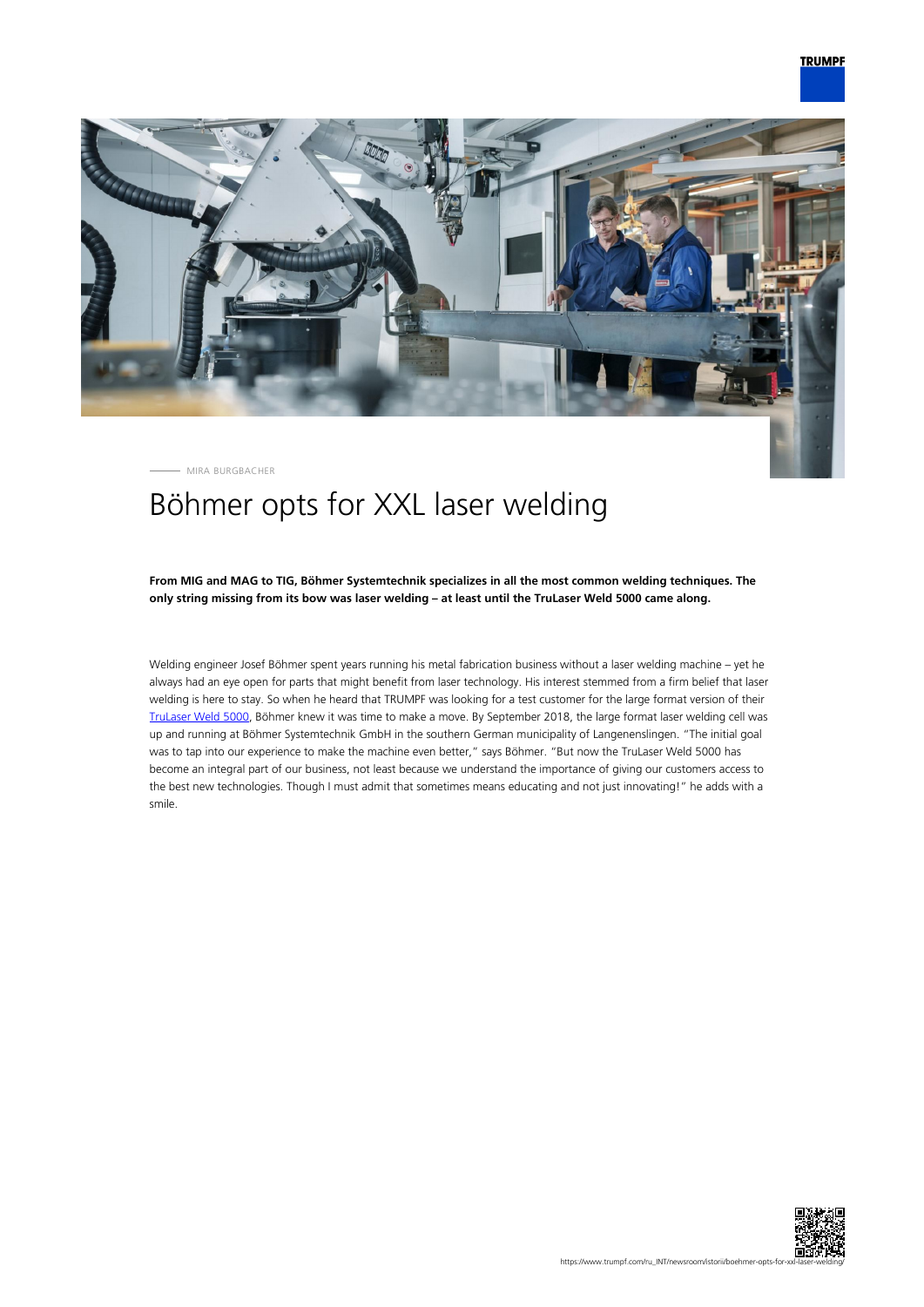

The managing director of Böhmer Systemtechnik GmbH, Josef Böhmer, clearly has a passion for welding. His company offers expertise in all the standard welding techniques – and the addition of laser welding has made the package complete. © Günther Bayerl

### **Two birds with one stone**

Since it was founded in 1949, the family-run company Böhmer Systemtechnik GmbH has served not only machine makers and system integrators, but also companies in the scaffolding, formwork and steel construction sectors. Processing long and oversized parts has therefore become second nature to the company's workforce. Böhmer uses a range of welding techniques – but laser welding had not originally been one of them. "Not many companies have the right experience, expertise and machinery to weld large parts with a laser, so I figured this was an opportunity we could grab with both hands," says Böhmer. By opting to move into laser welding with a large format machine, Böhmer has killed two birds with one stone, expanding its portfolio and adding the missing piece to its welding capabilities at one and the same time.



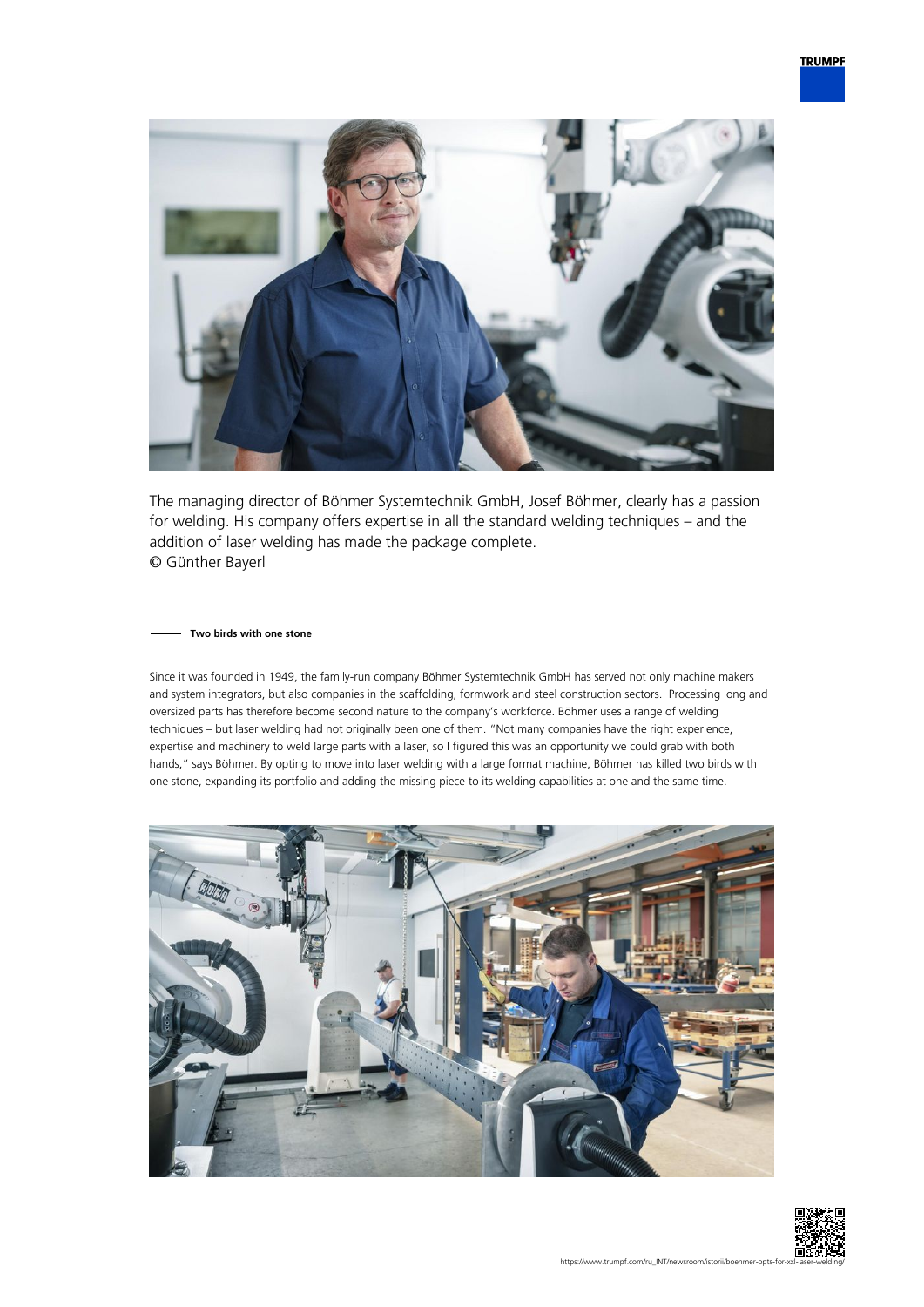

Josef Böhmer thinks the laser offers great potential for welding oversized parts. © Günther Bayerl

#### **Intrepid pioneer in laser welding**

Josef Böhmer's experience with other welding techniques gives him a clear knowledge edge: "If you can identify which parts are suitable for laser welding, you already have an advantage. We see laser welding as an important and logical addition to our other services, but it also offers lots of exciting new opportunities if you know how to tap into them." Böhmer primarily uses laser welding for long seams: "For oversized parts, other welding methods require very high heat input to make the seams strong enough. That heat warps the metal. But to meet the fine tolerances specified for today's parts, especially in formwork construction, we then face the hassle of having to straighten them, which isn't easy when they're so large!" Even more time is wasted grinding down the seams – and the bigger and thicker the part, the greater the time spent on postprocessing. That's why the laser is such a good choice, offering a deep penetration welding process that minimizes distortion by minimizing heat input. The resulting seams are very strong and perfectly suited to Böhmer's purposes. No rework is required, so the company enjoys the twofold benefit of getting better quality faster.

**Not many companies have the right experience, expertise and machinery to weld large parts with a laser, so I figured this was an opportunity we could grab with both hands.**

Josef Böhmer, Geschäftsführer Böhmer Systemtechnik

**Looking good!**

**»**

Böhmer also makes thin-sheet parts for caravan manufacturers – and here it's the appearance that counts. "The materials we use in this case are between 1 and 2 millimeters thick," says Böhmer. "Spatter becomes a real problem when you weld those manually – and that's a definite no-no for visible parts!" In contrast, heat conduction welding with a laser produces seams that are barely visible. "Absolutely no post-processing required," says Böhmer. "And it still looks like it's all been cast as a single piece!"

**Showing the way**

To really exploit the benefits of laser welding, users need to rethink parts design from scratch. One of Josef Böhmer's tasks nowadays is teaching people how to make that leap: "We work closely with our customers right from the design stage. It's our job to explain how much potential laser welding offers and to show them what works." Laser welding opens up a host of possibilities for designing new parts from the ground up. For example, welding very thin sheets to thick sheets suddenly becomes much easier, says Böhmer, explaining why he feels so optimistic: "We met the same initial resistance when we started offering 2D laser cutting. But customers are always impressed with the quality of our laser-welded parts, so it's not hard to convince them and get them on board."

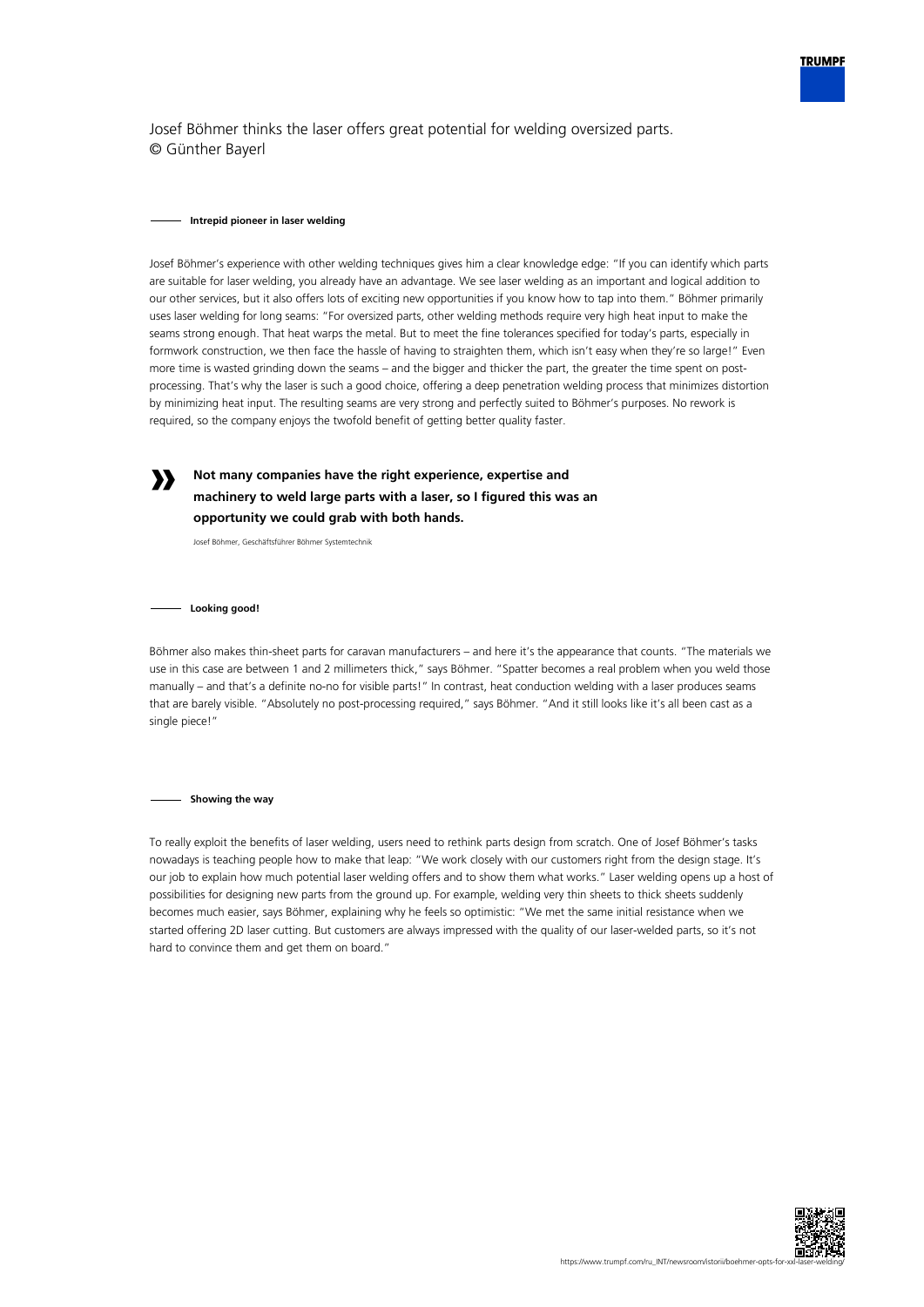

The TruLaser Weld 5000 large format machine at Böhmer Systemtechnik is equipped with a KUKA robot on a linear axis and a turnover positioner, allowing it to cover a working area 4 meters long and 1.5 meters wide. The rotate-and-tilt positioner gives users the flexibility to weld the occasional small part between a series of larger ones. © Günther Bayerl

## **A versatile system**

Josef Böhmer also praises the sheer flexibility of the laser welding system: "We work with a KUKA robot on a linear axis, plus a turnover positioner, so we can cover a large working area 4 meters long and 1.5 meters wide. To take the strain off operators, we installed a crane in the machine that makes it much easier to lift heavy parts into and out of the machine. To save space, all the peripherals and system technology are positioned on a dedicated enclosure above the machine."

Occasionally a small part may need to be welded between a series of larger ones, and that's where the flexibility of the TruLaser Weld 5000's rotate-and-tilt positioner comes into play. "It allows us to weld small parts without all the hassle of having to remove a fixture for larger parts on the turnover positioner." What's more, the rotate-and-tilt positioner makes it possible to weld hard-to-access parts in just one clamping set-up thanks to its NC rotary axis integrated into the robot control system.

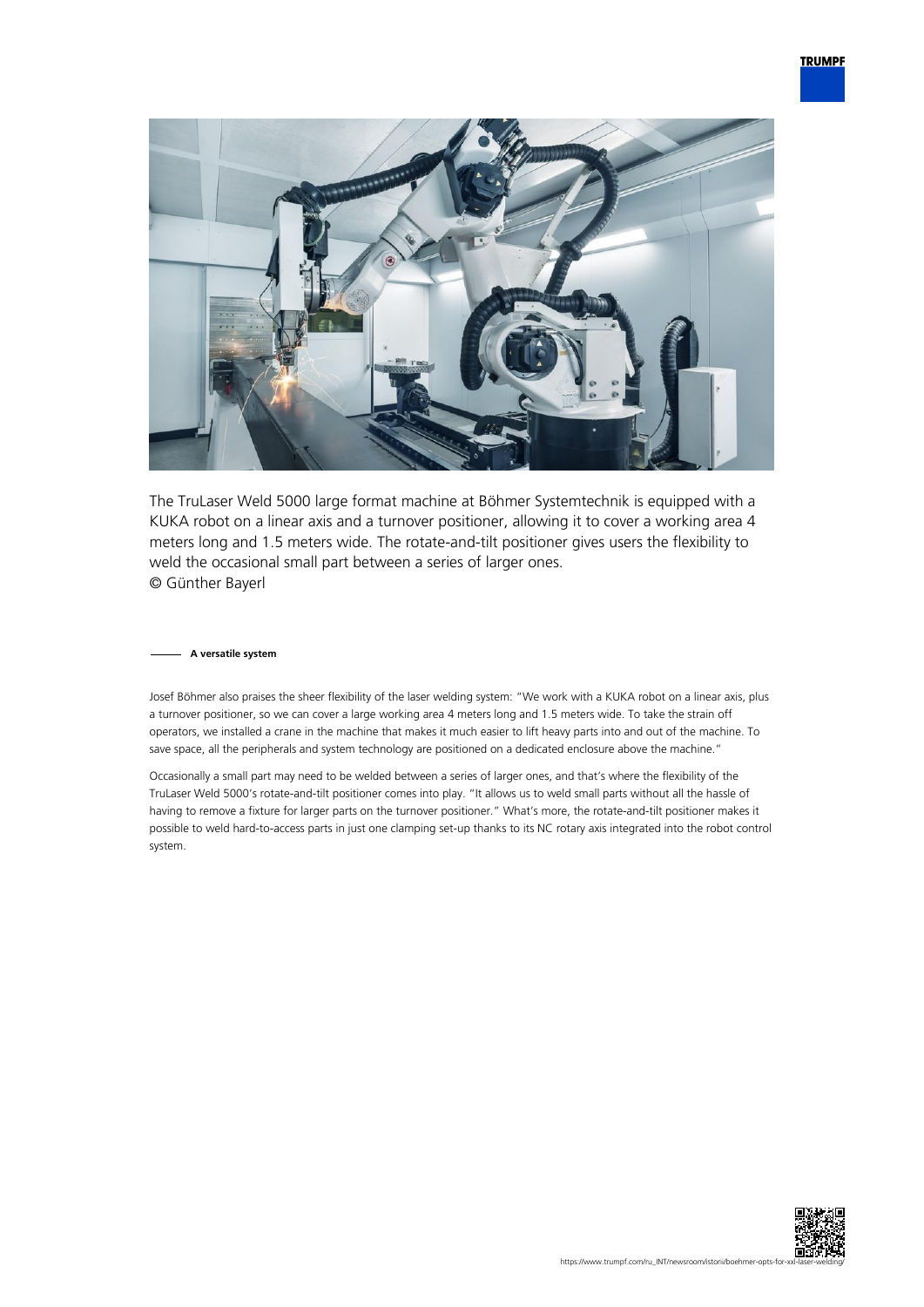

Deep penetration welding with a laser involves far less heat input than conventional welding methods – and that means less distortion. Josef Böhmer (right): "Parts nowadays have to be made to such fine tolerances, especially in formwork construction. So we save a lot of time by not having to straighten them after welding! © Günther Bayerl

## **The beauty of home-made fixtures**

Making fixtures is a key part of laser welding, says Josef Böhmer: "We were already familiar with the basics of fixture construction from our automated MAG welding line. I think it's really beneficial to make fixtures in-house because the quality of the results is down to you." Design engineers work closely with jig and fixture makers at Böhmer, coordinating their work and running tests to get each fixture exactly right.

Fixture construction has got a whole lot easier thanks to machine functions that boost the laser's flexibility. One example is the rotary module for supplying shielding gas. The shielding gas nozzle rotates smoothly around the optics so that the robot doesn't have to constantly realign itself. That makes the whole clamping and programming side of things easier and makes parts more accessible.